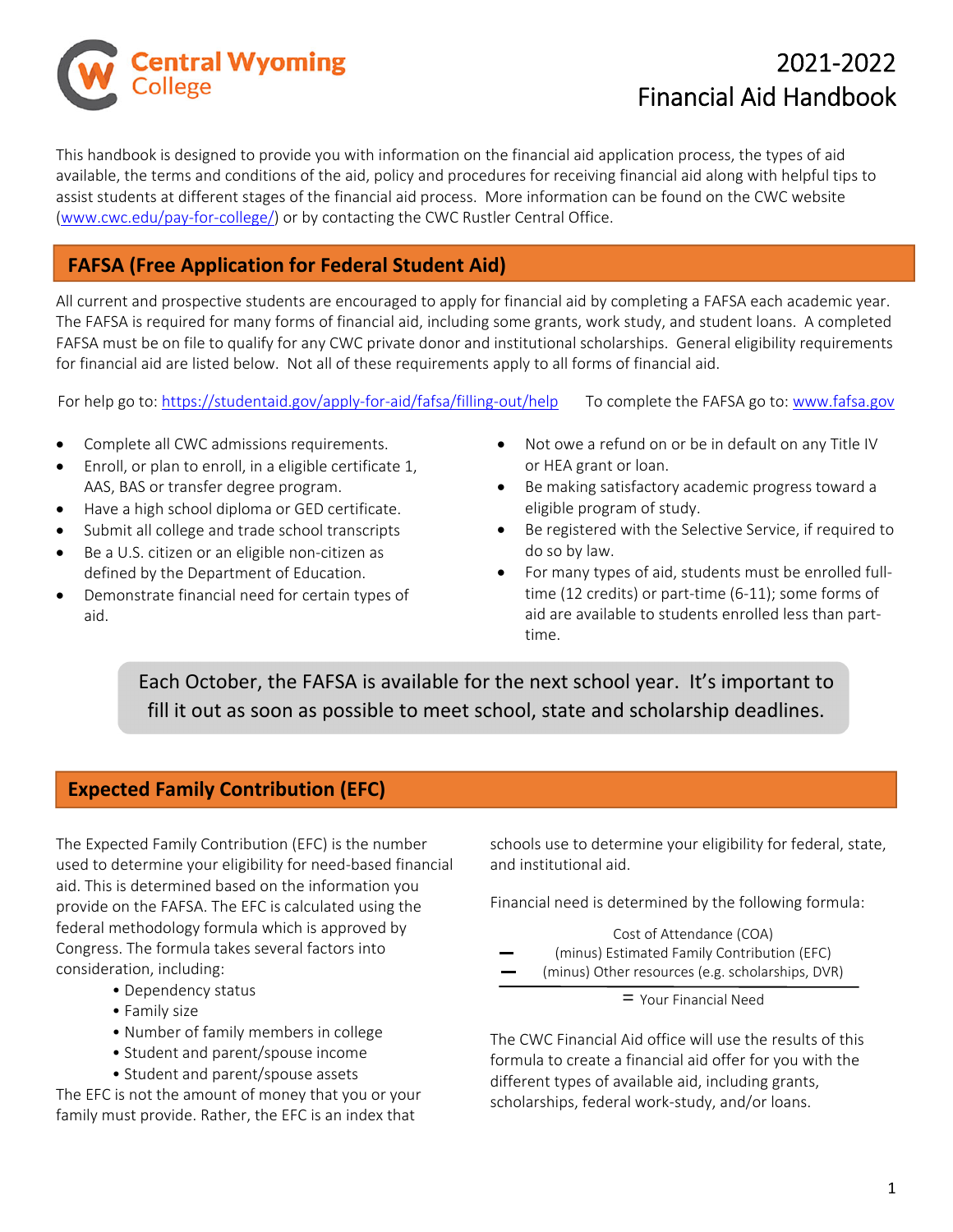### **Enrollment Level**

Your enrollment level is determined at the time your financial aid application is processed. It is based on all courses you are enrolled in which apply toward your active degree program(s). If you are not enrolled at the time your application is processed, funding amounts are estimated at full‐time status. Once enrolled, your financial aid offer will be adjusted accordingly. If you make changes to your enrollment, please contact Rustler Central right away, to update your financial aid offer.

### **Communication with students**

For new students who do not have access to the CWC student portal or given a CWC e‐mail account, the Rustler Central office staff communicates via the email listed on the FAFSA (when available) or provided on the admissions application.

For students who have CWC student portal access and a CWC e‐mail account, the office communicates via the CWC e‐mail on file. It is important for students to check their CWC e‐mail account regularly—even over breaks—to be sure they receive correspondence from staff at Rustler Central.

It is important for you to update your mailing and email addresses with the Rustler Central Office to ensure correspondence is sent to the correct address.

#### $\checkmark$  Full Time: 12+ credits

- 3/4 Time: 9-11 credits
- 1/2 Time: 6‐8 credits
- Less than 1/2 Time: 1‐5 credits

NOTE: Be cautious when enrolling in courses that do not meet your degree requirements or repeating courses as you may not receive funding for these credits. (see page 11 for more details)

Correspondence from CWC Rustler Central staff will be sent/emailed to the student only. If the student wishes to share information about his/her financial aid package with parents or spouse, it is the student's responsibility to complete a release of information form and submit the form to Rustler Central.

https://www.cwc.edu/media/academics/student‐records‐ pdfs/ReleaseInfo‐(1).pdf

It is your responsibility to monitor your CWC student email and student account information.

### **Processing Time**

It can take two to six weeks to process your financial aid application. The timeline for processing applications can be faster or slower depending on the time of year and whether or not requested documents have been received. The Financial Aid staff will attempt to process as many applications as possible to assist students in receiving their financial aid offer prior to the beginning of any academic semester, but cannot guarantee when funds will be received. If financial aid funds of any kind have not been received and credited to a student's account for any reason, the student must work with the CWC Business Office to determine available options, pay the balance in full or set up a payment plan. This must be completed prior to the start of the semester. Failure to set up payment arrangements with the CWC Business Office may result in being dropped from classes for non‐payment.

### **Online Resources**

Federal Student Aid & ID Theft https://studentaid.gov/sites/default/files/student‐aid‐and‐identity‐theft.pdf

Federal Trade Commission Consumer Information‐Keep Your Personal Information Secure https://www.consumer.ftc.gov/articles/0272‐how‐keep‐your‐personal‐information‐secure

#### Free money course

https://www.fdic.gov/consumers/consumer/moneysmart/adult.html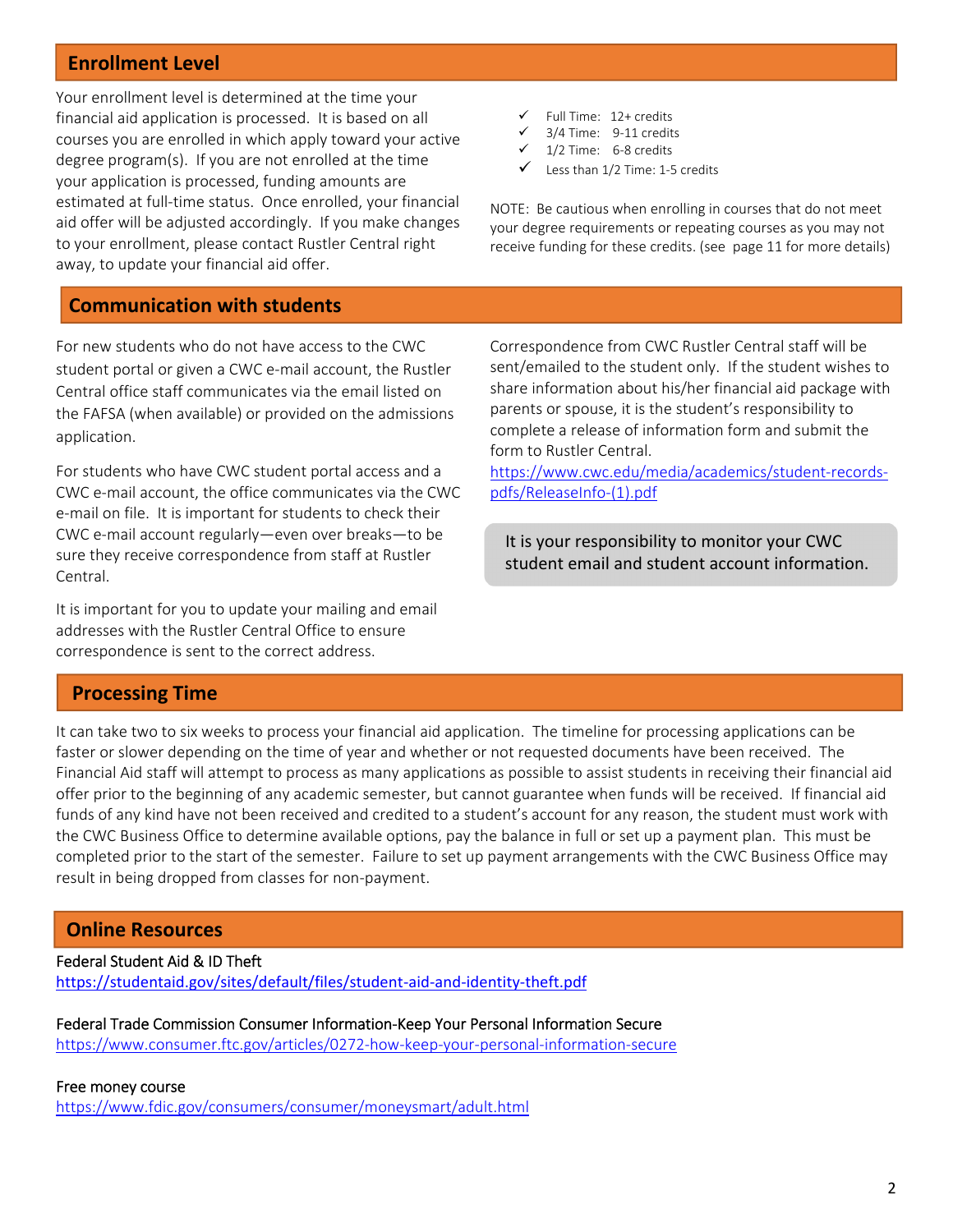# **Incomplete File Notice / Verification**

The U.S. Department of Education randomly selects applications to be verified during the FAFSA processing cycle. Students selected for verification must submit all requested documentation.

Example of documents that may be requested:

- Verification Worksheet(s)
- Student (and spouse, if applicable) tax documentation fulfilled by either returning to the FAFSA and completing the IRS Data Retrieval Process or by submitting a copy of your signed tax return or your IRS tax transcript.
- Parent (if applicable) tax documentation fulfilled by either returning to the FAFSA and completing the IRS Data Retrieval Process or by submitting a copy of your parent's signed tax return or IRS tax transcript.
- IRS Verification of Non-Filing
- Student, spouse and/or parent W‐2's
- Additional documents, as necessary

If you have questions concerning the documents required to verify your file, please contact the Rustler Central staff.

NOTE: All required documents must be submitted before you will be placed in line for processing. Upon review of your file, you may be required to provide ADDITIONAL documents, clarification of information or finish incomplete forms before your financial aid file is marked complete and a financial aid offer letter issued.

Federal Pell Grants, Federal SEOG, TRiO and Federal Direct Subsidized/ Unsubsidized Loans and Parent PLUS loans cannot be disbursed to the student's account until verification is completed. If changes need to be made

to your FAFSA information, the Financial Aid Office will make those corrections based on the information submitted. If this new information changes your eligibility for federal aid, your financial aid offer will reflect the corrections.

You WILL NOT be permitted to use your "anticipated" financial aid toward your account charges if you have not submitted the required documents or completed the verification process. Failure to complete the verification process could also create a HOLD on your account and potential administrative withdrawal.

Currently enrolled CWC students can log into their online student account (MyCentral), click the Rustler Central icon and click the Financial Aid box. The current list of documents needed for verification along with other valuable information is located on these account pages. Be sure to review your account information regularly.

New students will not have access to MyCentral until he/she is enrolled in CWC courses.

It is your responsibility to monitor your CWC student email and student account information.

### **Special Circumstances/Expenses**

We recognize that the FAFSA may not always portray an accurate picture of your financial situation. Although considerations for specific situations are limited, we may be able to give additional consideration as described below. If you believe you have a special circumstance, you must contact Rustler Central staff and complete the Special Circumstances form.

### EXAMPLES OF CIRCUMSTANCES CONSIDERED

- Catastrophic medical/dental care expenses
- Loss or reduction of income (layoff, illness, forced reduction of hours, temporary employment, etc.) or benefits (unemployment, disability, social security, child support, alimony, etc.)
- Loss of re‐occurring payments received
- Death, divorce, separation

All files requesting special circumstance consideration will be verified, tax documents and other documents pertaining to the circumstance are required. Decisions are final and will be communicated directly to the student. Any additional funding offered is only available for the academic year for which the special circumstance is approved.

#### Request for special circumstances must be reviewed annually.

Please do not submit documents unless instructed by the CWC Financial Aid staff. The Special Circumstance process has several phases and can take several weeks to complete. You will be notified of all changes made throughout the process. Aid may be increased, remain the same, or be decreased as a result of this process. Additional aid is not guaranteed.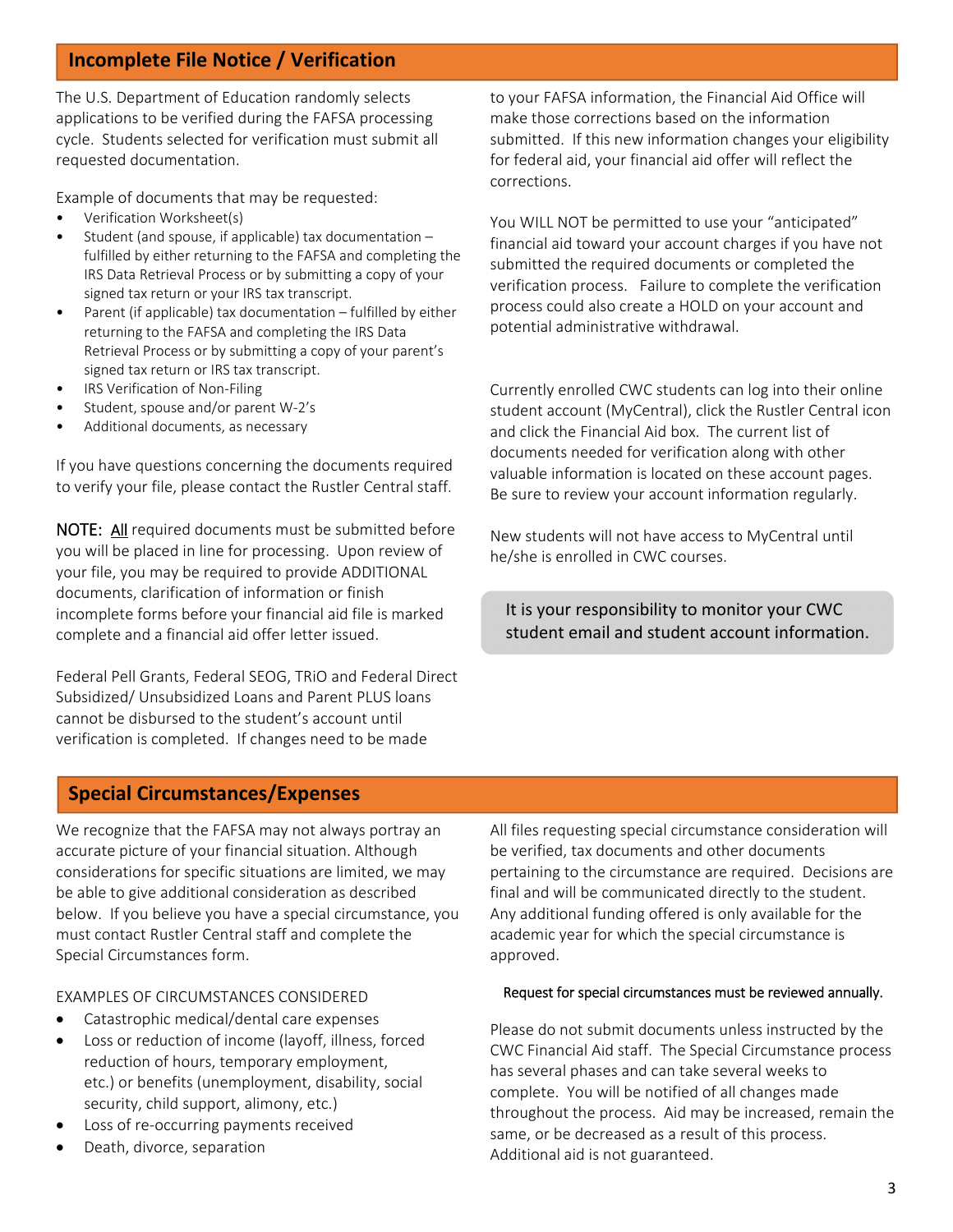# **The Financial Aid Offer**

Your financial aid offer is a conditional offer of the financial aid you are eligible to receive. Federal regulations require that funds received be used for educational expenses related to your program of study while attending. Educational expenses can include tuition, fees, books, supplies, room, board, transportation and other essential personal expenses. The amount of aid offered to you is based on:

> Cost of Attendance Expected Family Contribution (EFC) Student need Availability of funds Enrollment level

Your financial aid offer will be sent via email to your CWC email with the subject "CWC Award Letter

Notification…" (For new students who do not have access to the CWC student portal or to a CWC e‐mail account, the financial aid offer will be sent via the email listed on the FAFSA or provided on the admissions application)

NOTE: This email may display in your email as a secure message from CWC which requires you to complete additional steps to open. Read and review your funding package carefully. Accept or decline the funds presented, sign and return the financial aid offer to Rustler Central. Students wishing to borrow student loan funds must complete additional steps (see page 9)

MODIFICATIONS to your financial aid offer may occur during the academic year if your enrollment changes, you change your program of study, you receive additional educational funding, you do not maintain Satisfactory Academic Progress (see the SAP Section on page 10) or there are regulatory changes to aid programs.

CWC may adjust or void your offer at any time as a result of a change in status, false or outdated information, the availability of federal, state, or institutional funding, and/or errors.

# **Types of Aid**

 talents or academic ability). Some require completion of a FAFSA (marked with asterisk **\***) Financial aid includes any scholarship, grant, loan, or employment that helps students cover the cost of attending college. Aid can be need based (offered because of your financial need) or it can be merit‐based (offered because of your unique

#### **Grants:**

í

If you are offered grants, these do not need repaid **Work Study \* :**

### Federal PELL Grant \*

- Need based aid
- May be available at all enrollment levels
- Amount varies based on EFC (Expected Family Contribution)
- Funding may be reduced based on your actual enrollment level at the time of census date or date file processed
- Lifetime limit of six full time years (600%)
- Must maintain Satisfactory Academic Progress to remain eligible for funding

### FSEOG Grant (Federal Supplemental Education Grant) \*

- Be a Federal Pell Grant recipient
- Demonstrate financial need
- Must be enrolled at least ½ time
- Available to early applicants

### TRiO Grant \*

- Be a Federal Pell Grant recipient
- Need based aid
- Must be enrolled at least ½ time
- Must complete TRiO application
- Available to early applicants
- Must be first generation college student
- Spring only funding

A great opportunity to supplement your educational funds as well as gain work experience. (see page 13)

- Employment opportunities are available both on and off campus
- All additional employment steps must be satisfied
- Earnings are paid on the last business day of each month

# **Scholarships:**

#### Funds that do not need repaid

- Scholarships are disbursed according to the donor's criteria, may require completion of the FAFSA
- CWC Private donor scholarships require a thank you letter
- Must maintain enrollment and GPA requirements of scholarship each semester
- CWC Scholarship application is open October 1 through March 1st

### **Outside scholarships/resources:**

Funds to be paid toward student's account

- May require enrollment/registration verification or other documents to be completed.
- Funding whether EFT or check must be received at CWC before funds will be posted to student's account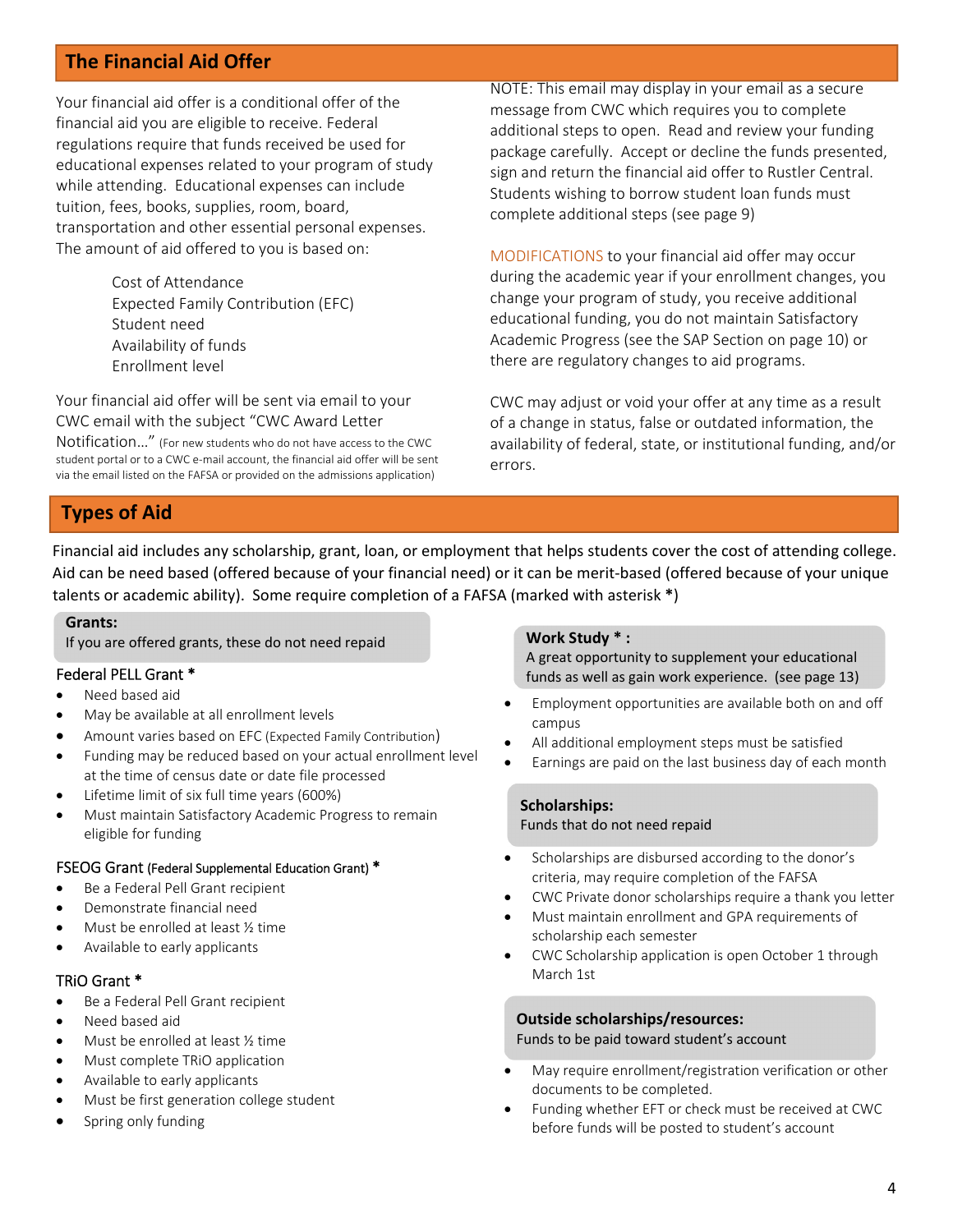# **Types of Aid (continued)**

#### **Loans:**

The amount borrowed will need repaid with interest. You may decline or reduce your loan offer.

To receive a student loan while attending CWC, you must submit a Student Loan Application Request Form to CWC Rustler Central. Entrance Counseling and Master Promissory Note must be completed also (to complete these steps, see page 9)

#### Federal Direct Subsidized Loan \*

- Additional steps are required to receive the loan
- Must demonstrate need
- Must be enrolled at least 1/2 time
- Funding may be adjusted if less than full time
- Annual limits and lifetime aggregate limits apply
- Government subsidizes (i.e. pays) the interest while you are enrolled in school at least 1/2 time
- 1st time borrowers (on or after  $7/1/13$ ) have a timeframe limitation, which if exceeded will cause him/her to lose the interest subsidy on prior loans.
- Requires the completion of an Annual Student Loan Acknowledgement each year.

#### Federal Direct Unsubsidized Loan \*

- Additional steps are required to receive the loan
- Must be enrolled at least 1/2 time
- Funding may be adjusted if less than full time
- Annual limits and lifetime (aggregate) limits apply
- You are responsible for the interest while you are enrolled in school
- Interest accrues
- Requires the completion of an Annual Student Loan Acknowledgement each year.

#### Federal Parent Plus Loan \*

- Additional steps are required to receive the loan (entrance counseling, MPN, loan amount request form)
- Parent takes loan on behalf of dependent student
- Student must be enrolled at least 1/2 time
- Parent responsible for payment of loan
- Requires the completion of an Annual Student Loan Acknowledgement each year.

Students who have received a subsidized, unsubsidized or PLUS loan(s) under the Direct Loan Program, must complete **Exit Loan Counseling** within 30 days of graduation or drop below half time (6 credits).

### **Disbursement Schedule 2021/2022**

All financial aid accepted by the student will be disbursed one month into the semester. In order for any Federal Financial Aid disbursements to be available, you must have a complete file and received your financial aid offer at least two weeks prior to disbursement dates. If you filed your FAFSA late (after August 1st for Fall or December 1st for Spring), your disbursements may not be available on the dates listed for disbursement. If this should happen, you must plan to have sufficient funds to cover your tuition, fees, book and supplies, as well as living expenses for the first two months of the term. Charges incurred by students for tuition, fees, on‐campus room and board, books and emergency student loans are deducted from their financial aid funding prior to the release of funds to the students.

ENGAGEMENT IN CLASS: You must be actively engaged and in attendance at the time of disbursement.

**IMPORTANT:** If your Program of Study begins later than the semester published start date; your disbursements will be delayed until after the 12% date of your program

### FALL 2021 – Disbursement Dates

September 22nd, Wednesday, Last name: A –G September 23rd, Thursday, Last name: H – M September 24th, Friday, Last name:  $N - Z$ 

#### SPRING 2022 –Disbursement Dates

February 9th, Wednesday, Last name: A – G February 10th, Thursday, Last name: H – M February 11th, Friday, Last name:  $N - Z$ 

| GRANTS/SCHOLARSHIPS/LOANS                  | Disbursement |  |  |  |
|--------------------------------------------|--------------|--|--|--|
| First Summer Session Only (5/31-7/1/22)    | 6/17/2022    |  |  |  |
| 10 Week Summer Session (5/31 - 8/5/22)     | 6/17/2022    |  |  |  |
| Second Summer Session Only (7/5 -- 8/5/22) | 7/22/2022    |  |  |  |
| Combined Summer Session (5/31 - 8/5/22)    | 7/22/2022    |  |  |  |

#### SUMMER 2022 –Disbursement Dates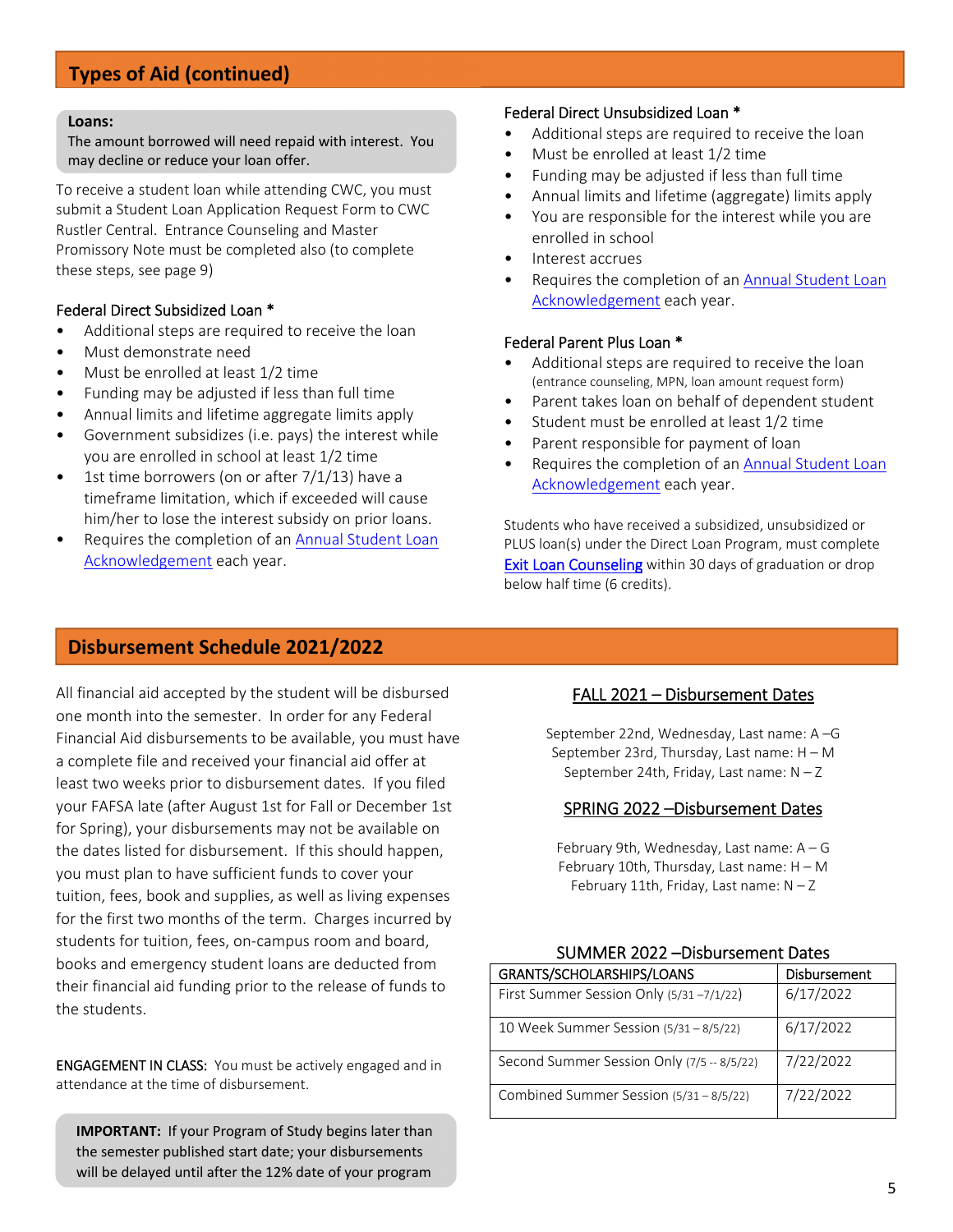# **Cost of Attendance Budget 2021/2022**

A cost of attendance (COA) is a budget of reasonable expenses a student may incur and represents the maximum amount of federal and institutional funding a student may receive while attending CWC. It is not the actual bill from the school for a student's education. The Financial Aid Office develops the budgets for each academic year. The inflation rate and expected increases in all categories of included expenses are taken into consideration. In addition, the Department of Education has established guidelines that are followed in calculating allowable educational expenses. The COA includes tuition and fees, room and board, books and supplies, transportation, and miscellaneous personal expenses. The following budget amounts are based on 15 credits per semester for a full school year (Fall and Spring). The amount a student actually spends may vary depending on enrollment, academic program and living arrangements.

Adjustments to the total cost of attendance (tuition/fees, room/board, books/supplies, transportation, personal expenses) may be requested for additional expenses related to attendance to college, such as childcare, medical, disability, or program of study expenses. The student must submit a request in writing, identifying and itemizing the appropriate expenses for the current academic year (see page 3, Special Circumstances).

### **Direct Institutional Charges**

Currently enrolled students: You can access your account to view current charges, available financial aid, balances and/or make a payment online through your MyCentral Account.

Log into your MyCentral account. Click on the Rustler Central icon (graduation cap). Select the Student Finance from the Colleague Self Service menu. This will take you to your account summary page. On your account summary page, click the "Student Finance" link at the top and a drop down menu will appear (see photo). Click on the Account Activity link.

#### Central Wyoming Financial Information · Student Finance **Account Summary** Account St Account Summary View a summary ( Make A Payment Account O Account Activity Pay for Registration Amount ( **Registration Activity**

# **Charging Books & Supplies**

The CWC bookstore allows students to order books online. Options available to purchase new, used or rent your books! To get started go to https://cwc.textbookbrokers.com/ . You can search for your books by class or use your student ID number to find all course books at one time. Once you have selected your books and purchase option, you can purchase the books using a credit or debit card or choose to use financial aid.

| publication, but is subject to change without notice. |                 |                  |  |  |  |  |
|-------------------------------------------------------|-----------------|------------------|--|--|--|--|
| <b>WYOMING</b>                                        | Living on / off | Living with      |  |  |  |  |
| <b>RESIDENT</b>                                       | campus          | parents / family |  |  |  |  |
| Tuition/Fees:                                         | 4,680           | 4,680            |  |  |  |  |
| Books/Supplies:                                       | 1,200           | 1,200            |  |  |  |  |
| Room/Board:                                           | 6,878           | 4,005            |  |  |  |  |
| Transportation:                                       | 1,000           | 1,000            |  |  |  |  |
| Personal Expenses:                                    | 1,500           | 1,500            |  |  |  |  |
| TOTAL:                                                | 15,258          | \$12,385         |  |  |  |  |

The information on this COA page was accurate at the time of

WESTERN UNDERGRADUATE EXCHANGE (WUE) Alaska, Arizona, California, Colorado, Hawaii, Idaho, Montana, Nebraska, Nevada, New Mexico, North Dakota, Oregon, South Dakota, Utah, Washington, Commonwealth of Northern Marianas Islands

| Washington, Commonwealth of Northern Marianas islands |                        |  |  |  |  |
|-------------------------------------------------------|------------------------|--|--|--|--|
| WUE                                                   | Living on / off campus |  |  |  |  |
| Tuition/Fees:                                         | 6,270                  |  |  |  |  |
| Books/Supplies:                                       | 1,200                  |  |  |  |  |
| Room/Board:                                           | 6,878                  |  |  |  |  |
| Transportation:                                       | 1,000                  |  |  |  |  |
| Personal Expenses:                                    | 1,500                  |  |  |  |  |
| <b>TOTAL:</b>                                         | \$16,848               |  |  |  |  |
|                                                       |                        |  |  |  |  |

| <b>OUT OF STATE</b> | Living on / off campus |
|---------------------|------------------------|
| Tuition/Fees:       | 10,980                 |
| Books/Supplies:     | 1,200                  |
| Room/Board:         | 6,878                  |
| Transportation:     | 1,000                  |
| Personal Expenses:  | 1,500                  |
| ΤΟΤΑΙ :             | 21,558                 |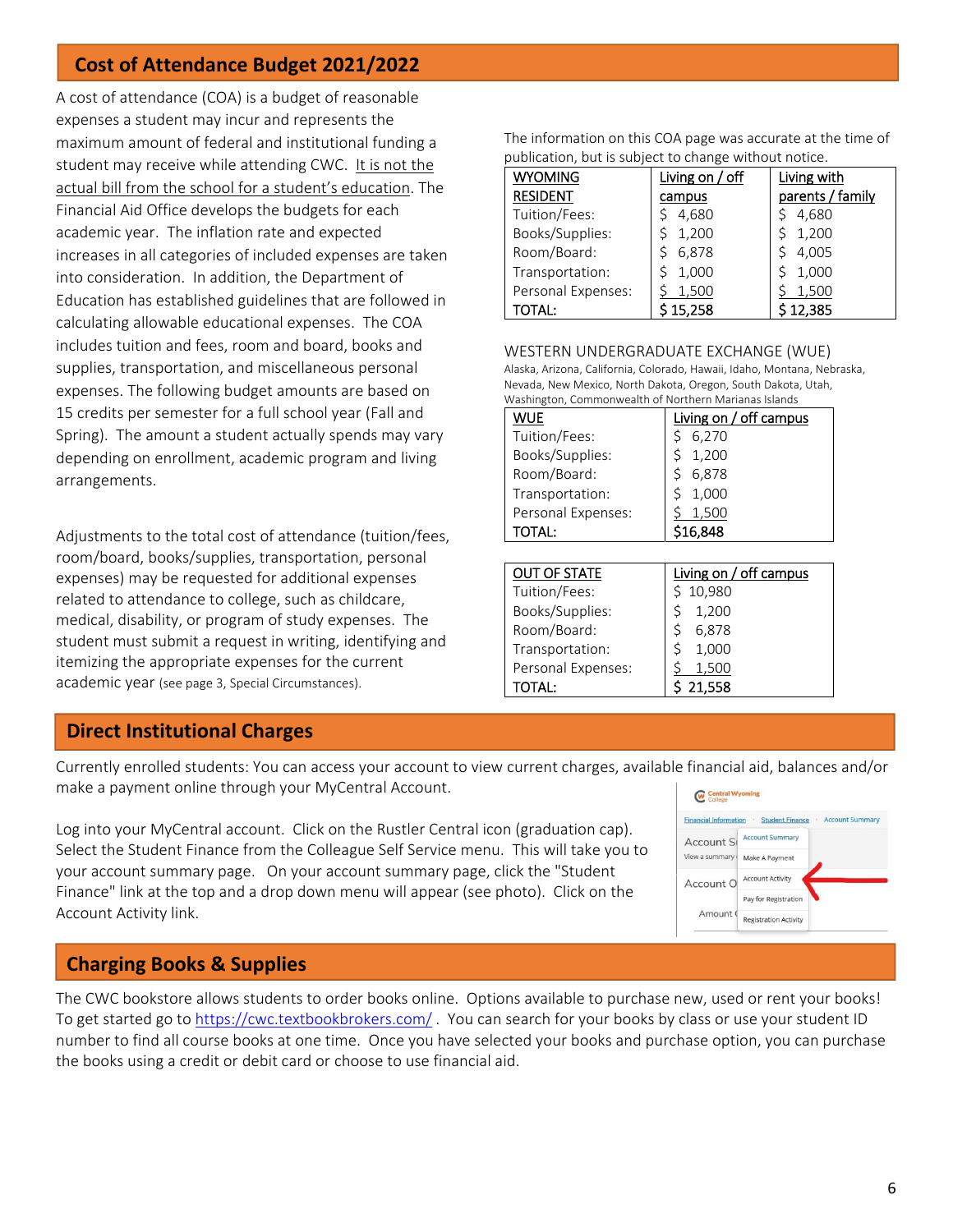# **Selecting a Refund Preference**

If you receive financial aid that exceeds your direct institutional costs, CWC must refund the excess funds to you. CWC delivers your refund with BankMobile Disbursements, a technology solution powered by BMTX, Inc. Visit this link for more information: https://bankmobiledisbursements.com/refundchoices/



### **Consortium Agreements**

If you are planning to enroll in courses at another institution and wish to receive Title IV funding, you must complete a CWC Consortium Agreement. Completing a consortium agreement allows your eligibility for financial aid to be based on the total credit hours attempted at both institutions for the term. For a course to be eligible it must be offered by an accredited host institution eligible to participate in Title IV federal aid programs and accepted by the home institution towards satisfying the student's degree requirements. Remedial courses do not fulfill degree requirements and are ineligible. The student must also be enrolled for a minimum of 3 eligible credits from Central Wyoming College during the term the consortium agreement is in effect. A new Consortium Agreement must be completed each term. More information can be found https://www.cwc.edu/media/pdf/financial-aid-forms/Consortium-Agreement.pdf

# **PELL Grant Lifetime Eligibility Limits**

Why this is important?? The maximum amount of federal Pell Grant funds you may receive over your lifetime is limited by federal law. The Lifetime Eligibility Limit is the equivalent of six (6) years of Pell Grant (or its equivalent if you attend less than full‐ time). Students wishing to obtain a 4 year bachelor's degree should not use more than 300% of their Pell Grant LEU eligibility at the community college Associate Degree level (the first 2 years of their program) or they will be utilizing funding needed to complete the last 2 years of their program.

Scheduled award: The maximum amount of Federal Pell Grant funding a student is eligible to receive is calculated per award year at CWC (an award year period is July 1 through June 30 of the next calendar year). This calculation is determined by the student's expected family contribution (EFC) and full‐time enrollment status for the award year. The student's PELL award amount represents 100% of the PELL Grant eligibility for that award year (Since the amount of a scheduled Pell Grant award a student can receive each award year is equal to 100%, the six‐year equivalent is 600%.)

For more information concerning PELL grant limits go to https://studentaid.gov/understand‐ aid/types/grants/pell/calculate‐eligibility To view your PELL grant usage log into **Studentaid.gov** 

Percent used: The U.S. Department of Education (ED) compares the actual amount a student received for the award year with their scheduled award amount for that award year. If a student received the full amount of their scheduled award, the student has used 100% for that award year. It is possible to not receive the full scheduled award; perhaps a student was enrolled part‐time or enrolled for only one semester.

Lifetime Eligibility Used (LEU): ED keeps track of each student's LEU by adding together the percentages of their Pell Grant scheduled awards received for each award year. If a student's LEU equals or exceeds 600%, the student may no longer receive Pell Grant funding. Similarly, if the student's LEU is greater than 500% but less than 600%, the student will be eligible for a Pell Grant for the next award year, the student will not be able to receive a full scheduled award.

### **NOTE:**

If a student continuously drops courses or fails courses each term it will slow down their progression to degree completion and the student could possibly run out of PELL funding prior to earning a bachelor's degree. This leaves the student with no PELL grant funding to help them pay for the additional terms needed to complete their degree requirements. The only option for the student to complete their degree would be to borrow money through student loans.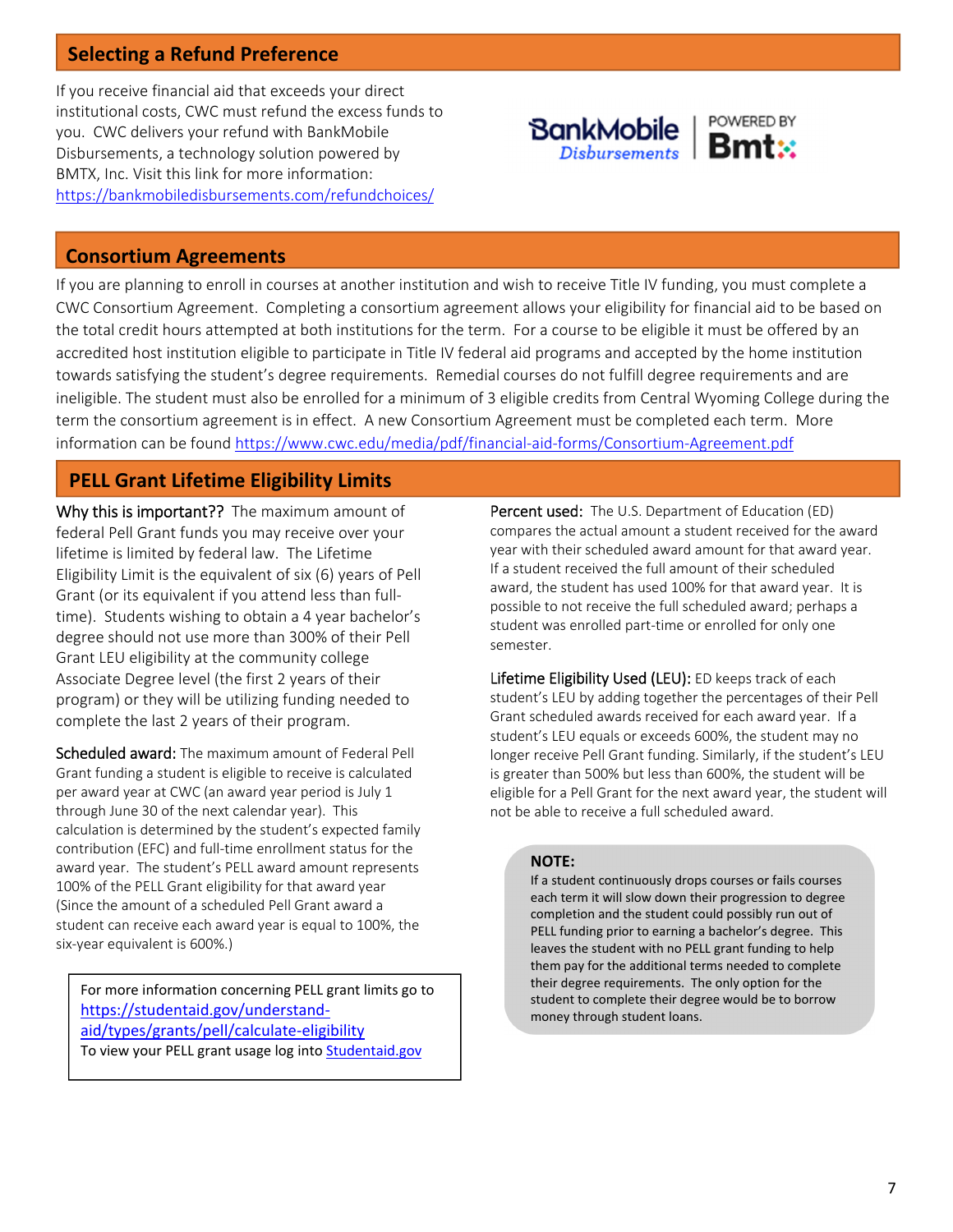### **Direct Loan Annual Loan Limits**

Direct Student Loans have both annual and lifetime (aggregate) limits which are based on your year in college and your dependency status. Annual maximum loan limits are listed below. Keep in mind that-- you may not qualify for the maximum amount. Always borrow the least amount you can, especially in unsubsidized loans. NOTE: All loans are subject to origination fees. Additional information about student loan limits and interests rates is available at: https://studentaid.ed.gov/sa/types/loans/interest‐rates

| Year in College                        | Dependent Student                     | Independent Student                   |  |  |
|----------------------------------------|---------------------------------------|---------------------------------------|--|--|
| $1st$ year                             | \$5,500                               | \$9,500                               |  |  |
| $(0-29 \text{ credits})$               | (of which a maximum of \$3,500 can be | (of which a maximum of \$3,500 can be |  |  |
|                                        | subsidized loan)                      | subsidized loan)                      |  |  |
| 2 <sup>nd</sup> year                   | \$6,500                               | \$10,500                              |  |  |
|                                        | (of which a maximum of \$4,500 can be | (of which a maximum of \$4,500 can be |  |  |
| (30-60 credits)                        | subsidized loan)                      | subsidized loan)                      |  |  |
| $3^{\text{rd}}$ & $4^{\text{th}}$ year | \$7.500                               | \$12,500                              |  |  |
| $(61 + \text{credits})$                | (of which a maximum of \$5,500 can be | (of which a maximum of \$5,500 can be |  |  |
| MUST HAVE BAS DECLEARED                | subsidized loan)                      | subsidized loan)                      |  |  |

# ANNUAL LIMITS

NOTE: if additional aid becomes available to you at a later date, your Direct Loan eligibility may be decreased by the total amount of the additional aid offered. Total Cost of Attendance represents your maximum aid eligibility from all sources.

### **Maximum Eligibility Period –Direct Subsidized Loans**

There is a limit on the maximum period of time (measured in academic years) that you can receive Direct Subsidized Loans.

In general, you may not receive Direct Subsidized Loans for more than 150% of the published length of your program. This is called your "maximum eligibility period". You can usually find the published length of any program of study in your school's catalog.

Example: You are enrolled in a 4‐year bachelor's degree program, the maximum period for which you can receive Direct Subsidized Loans is 6 years (150% of 4 years = 6 years). If you are enrolled in a 2‐year associate degree program, the maximum period for which you can receive Direct Subsidized Loans is 3 years (150% of 2 years = 3 years).

### Length of time for eligible programs of study

Certificate program = 1 year Associate program = 2 years Bachelor program = 4 years

Your maximum eligibility period is based on the published length of your current program. This means that your maximum eligibility period can change if you change programs. Also, if you receive Direct Subsidized Loans for one program and then change to another program, the Direct Subsidized Loans you received for the earlier program will generally count against your new maximum

eligibility period. Changing from one program to another program does not refer to "changing your major". *Program* refers to Associate, Bachelor, or Graduate level. Changing your program major without changing your program level does not change the length of your maximum eligibility period.

After you have received Direct Subsidized Loans for your maximum eligibility period, you are no longer eligible to receive additional Direct Subsidized Loans. However, you may continue to receive Direct Unsubsidized Loans. In addition, if you continue to be enrolled in any undergraduate program after you have received Direct Subsidized Loans for your maximum eligibility period, U.S. Department of Education will no longer (with certain exceptions) pay the interest that accrues on your Direct Subsidized Loans for periods when they would normally would have done so.

IMPORTANT: You will become responsible for the interest that accrues on your Direct Subsidized Loans, from the date of your enrollment after meeting the 150% limit, during periods when we would have normally paid the interest for you.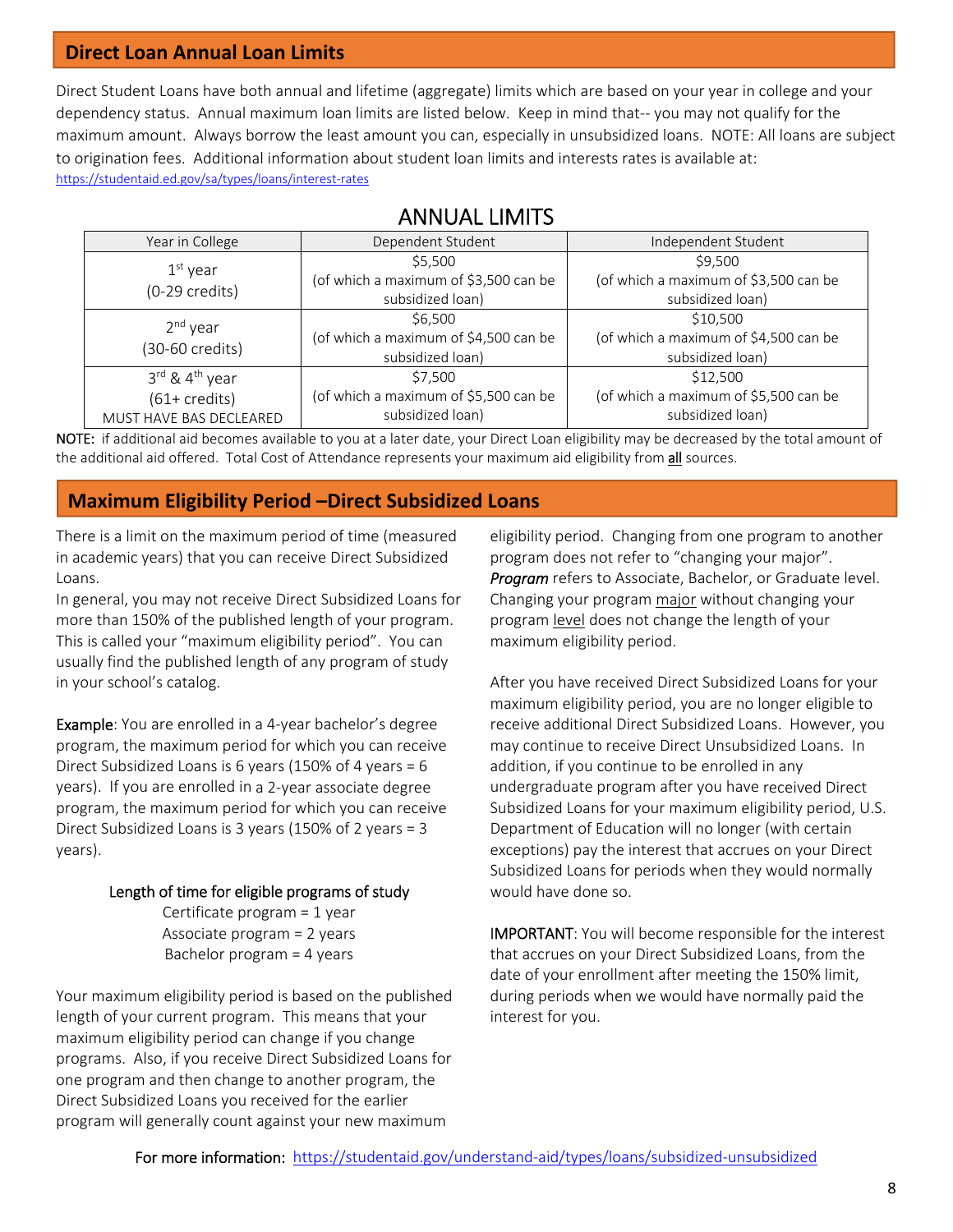### **Student Loan Process**

If you are accepting and requesting a student loan – the following steps need to be completed:

#### STEP 1: COMPLETE THE 2021‐2022 STUDENT LOAN

APPLICATION REQUEST FORM: Your financial aid offer letter (sent via email by MScott or TPlumb) documents the maximum dollar amount of student loan funding you are eligible to borrow for the academic year. If you wish to use student loans to help pay your educational expenses, you must complete the Student Loan Application form. Use this form to request the amount of loan funding you wish to borrow, the type of loan (Direct Subsidized/Direct Unsubsidized) and the semester(s) you wish to receive loan funding. Return this form to Rustler Central.

Before you receive your student loan funds, you are required to complete the three items numbered below. Read through each item carefully. Depending on your loan history, you may not need to complete the task listed.

NOTE: *The information provided below may be slightly different than the information displayed on your computer screen due to your unique federal aid history and individual web browser settings*.

#### Step 2: LOG INTO: https://studentaid.gov/

Use your FSA ID username, email or phone number. If you do not remember your log in information, you may click one of the "forgot my username" or forgot my password" links.

- 1. COMPLETE ENTRANCE COUNSELING: If you have not previously received a Direct Loan or Federal Family Education Loan (FFEL), the Federal Government requires you to complete entrance counseling to ensure that you understand the responsibilities and obligations you are assuming.
	- a. You should see this item on your dashboard homepage to complete. If you do not see it click the COMPLETE AID PROCESS link at the top. A drop down menu will display, select Complete Entrance Counseling.
	- b. Be sure to add Central Wyoming College as the school to notify.
	- c. Select 'I am completing the entrance counseling to receive Direct loans as an undergraduate student.'
	- d. Read through and complete all steps. Once all five sections have been completed, you will be notified Entrance is done. CWC will receive notice you have completed the task.
- 2. COMPLETE MASTER PROMISSORY NOTE: If you have received federal student loans in the last ten years, you do not need to complete this step. If you are unsure‐do this step. First time borrowers must complete a MPN which is a legal document in which you promise to repay

your loans, plus interest & fees, to the U.S. Department of Education. The terms and conditions of your loan are explained.

- a. You should see this item on your dashboard homepage to complete. If you do not see the option, click the COMPLETE AID PROCESS link at the top. A drop down menu will display, select Complete Master Promissory Note.
- b. If prompted, choose the option, 'Select the type of Direct Loan MPN you would like to preview or complete', choose: MPN for Subsidized / Unsubsidized Loans.
- c. You must complete all information under the four sections (Information, References, Review & Edit, Sign & Submit).
- d. Your MPN will be sent electronically to CWC Rustler Central within 24 to 48 hours. We recommend that you save/print your MPN for your records.

#### 3. COMPLETE THE ANNUAL STUDENT LOAN

ACKNOWLEDGEMENT: ALL students receiving student loans must complete this step:

- a. If this is your first time accepting a federal student loan, you are acknowledging that you understand your responsibility to repay your loan.
- b. If you have existing federal student loans, you are acknowledging that you understand how much you owe and how much more you can borrow.
- c. It will take approximately 10 minutes to complete. Once you are done, you will receive a notice the step is complete.

#### LOAN CANCELLATION INFORMATION**:**

Any time prior to disbursement of the loan, you may cancel all or part of the loan by notifying CWC Rustler Central. No origination fee, guarantee fee, or interest will be charged on the amount of the loan that is cancelled. Any time within 120 days of disbursement, you may pay back all or part of the loan. The loan fees will be reduced or eliminated in proportion to the amount returned.

Students who have received a subsidized, unsubsidized or PLUS loan(s) under the Direct Loan Program, must complete **Exit Loan** Counseling within 30 days of graduation or drop below half time (6 credits). You will receive exit counseling information via your CWC email regarding your rights, responsibilities and obligations to the Federal Student Loan Program.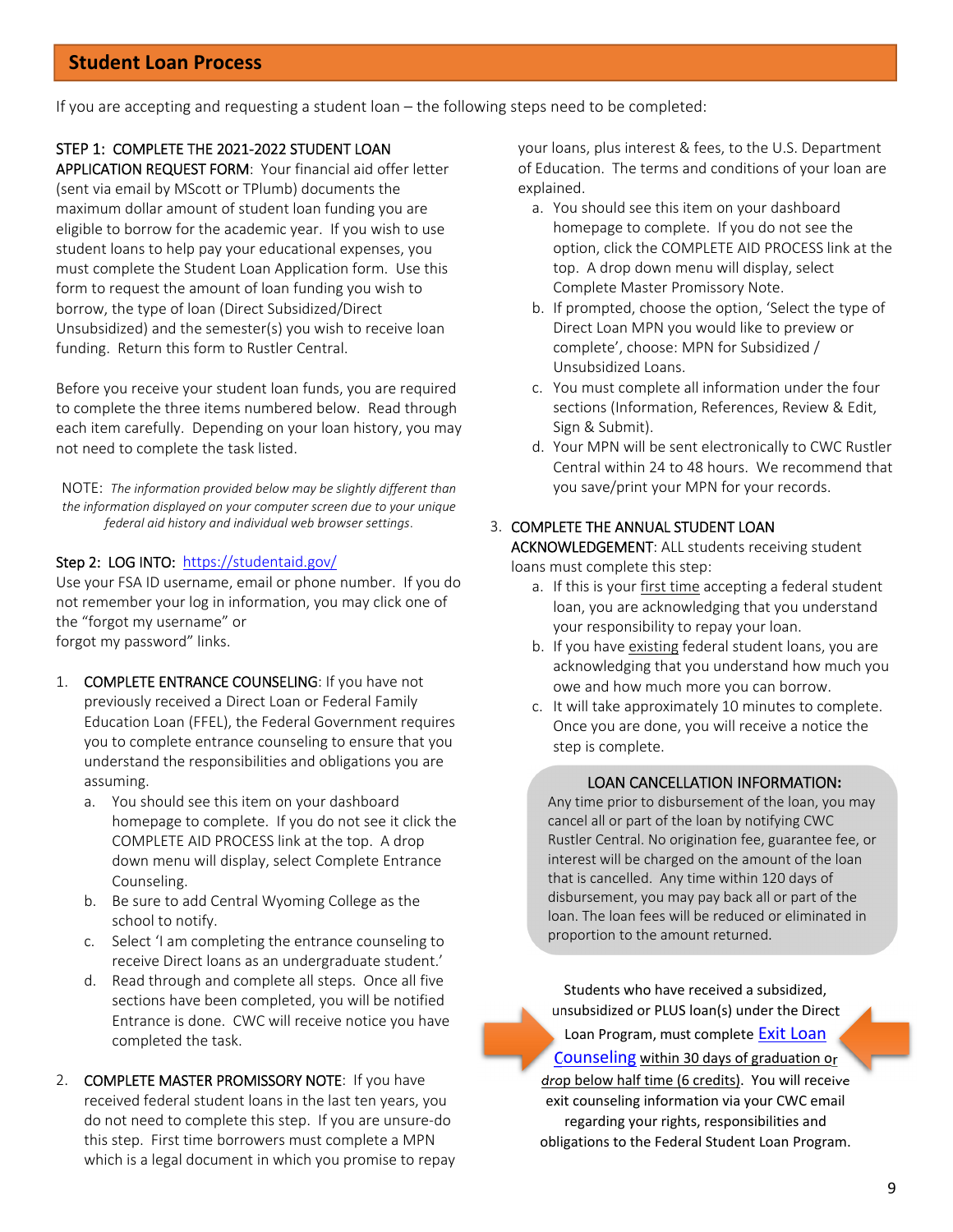### **Parent Plus Loan**

The Parent PLUS Loan is an unsubsidized loan for the parents of dependent students. PLUS loans help pay for education expenses up to the estimated cost of attendance (COA) minus all other financial assistance. The borrower must be the student's biological, adoptive, or stepparent. The child must be a dependent student enrolled at least half-time. Plus loan borrowers cannot have adverse credit history (a credit check will be done). In addition, parents and their dependents must be U.S. citizens or eligible noncitizens, must not be in default on any federal education loans or owe an overpayment on a federal education grant.

- To apply for a Parent PLUS Loan go to https://studentaid.gov/
- Select "I'm a Parent of an Undergraduate Student" from the choices on the screen.

### **Satisfactory Academic Progress (SAP)**

 Parent must log in using his/her FSA id to complete the PLUS loan application.

If the parent receives a loan approval from the Department of Education and would like the CWC Financial Aid office to originate a PLUS Loan; the parent must complete the PLUS loan Master Promissory Note (on the studentloans website) and submit a Parent PLUS loan amount request form to the CWC Rustler Central Office.

If the parent receives a denial from the Department of Education, the student may request additional unsubsidized loan money up to the annual loan limit. Written requests must be made by the student to Rustler Central. Student must include copy of parent's loan denial.

Title IV Federal regulations require an institution establish a Satisfactory Academic Progress (SAP) policy for all students receiving federal and state funding, such as Federal Pell Grant, SEOG, TRiO, College Work Study, Direct Subsidized & Direct Unsubsidized Loans, Parent PLUS Loan and Veterans benefits. Students must maintain satisfactory academic progress both prior to and while receiving federal student aid (this includes dual / concurrent credits). SAP is reviewed at both the beginning and the end of each semester.

SAP progress is based on your entire academic record of courses attempted at CWC. If transfer equivalency (TE) credits have been accepted, only the TE credits which apply toward the student's program of study will be counted in both attempted and completed credits. Each semester after grades post, the following components are measured and you must satisfactorily maintain each to remain eligible for financial aid.

- $\checkmark$  2.0 cumulative GPA (grade point average)
- $66.67\%$  (2/3rds) cumulative credit completion rate
- $\checkmark$  Be under the maximum timeframe

Grade Point Average (GPA): Students must maintain a minimum cumulative GPA of a 2.0. Student grades of A, B, C, D, F are included in the GPA calculation. Grades of I (incomplete), Z (audit), W (withdrawal), or WI (withdrawal by instructor), X (incomplete), U (unsatisfactory), S (satisfactory) are not counted in the GPA.

> **Credits that count as attempted:** Any credit course in which you were registered for after the enrollment deadline(census date)

**Grades counted in attempted and completed credits:** Any transfer courses that meet degree requirements A, B, C, D, F, U, S

Completion Rate: Students are expected to complete two‐thirds (66.67%) of all attempted credits. To calculate completion, take the cumulative number of credits attempted times 2/3. Example: student attempted 15 credits yet completed 9 credits (15x2/3=10) this student did not meet SAP.

Maximum Time Frame: Students must be able to complete their program of study within 150% of the published program length. For example: if a student's published program length is 60 credits, then 60 x 150% = 90 total credits (this includes TE credits that apply to the student's program). All CWC credits are included whether or not the student received aid when the credit hours were attempted / completed. A student is ineligible for Federal Aid when it becomes 'mathematically impossible' to complete their program within 150% of their published program length. This may affect students who have changed their program of study or are pursuing more than one program.

> **Grades counted in attempted but not completed credits:** F, U, and W

**Grades NOT counted as attempted nor completed** Audit (Z)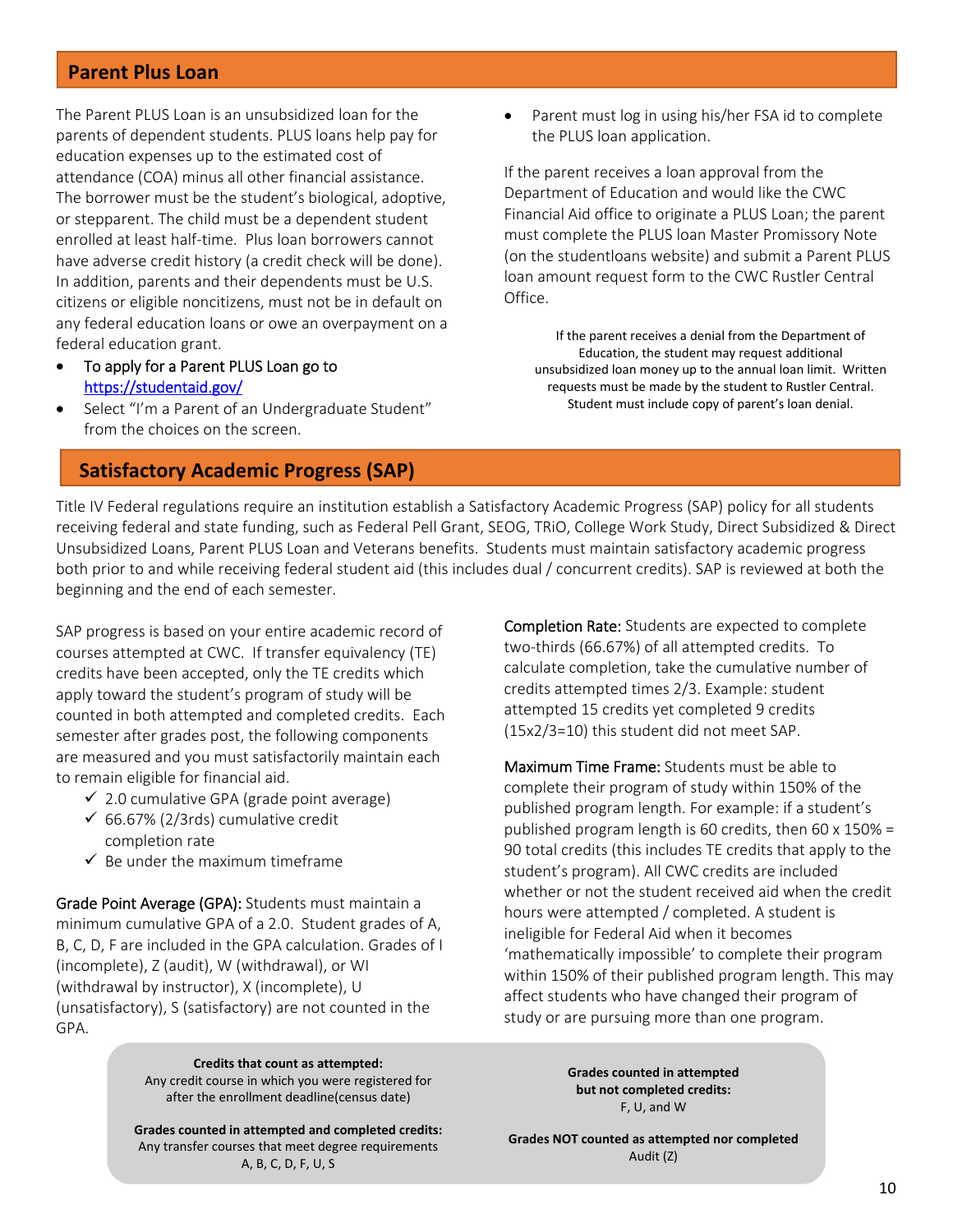# **Failure to maintain Satisfactory Progress (SAP)**

Warning Status: If a student fails to maintain SAP and it is 'reasonably expected' the student can successfully reinstate by the end of the next term, then the student is placed on warning status and will be allowed one additional semester of funding to get back into good standing. If the student does not get back into good standing, all federal financial aid funding and Veterans benefits will be cancelled.

Cancelled Status: If a student fails to maintain SAP and it is 'mathematically impossible' for the student to successfully reinstate by the end of the next term, then the student's eligibility is cancelled. All federal financial aid funding and Veterans benefits will be revoked since the student did not maintain SAP.

# **Petition to Regain Eligibility**

L

If a student fails to meet SAP (cancelled or maximum time frame) and they have extenuating circumstances 'beyond the student's control', they may submit a written petition to regain eligibility. The petition and supporting documentation must be submitted to Rustler Central according to the deadline on the petition form.

Petitions: Students may petition to the Financial Aid office if the student experienced 'Extenuating Circumstances' that prevented the student from meeting standards. Common 'Extenuating Circumstances' include illness to the student, death in the family, or other significant extenuating circumstances. Petitions can be obtained from the Financial Aid office are due no later than 1 week prior to the start of the semester for which the student is petitioning to receive continued Federal Aid. Petitions received by the deadline will be reviewed by the Director of Financial Aid, as well as the Vice President of Student Affairs, and a determination will be made. This determination is final, and can not be re‐ petitioned. Students who received denied petitions will be unable to receive Federal funding at CWC, until (and unless) they are able to bring their GPA and/or completion

rate back into standards. The student may fall under the Academic Probation policy at this time as well, and should discuss with their success coach if they are able to re‐enroll the following semester (see Academic Probation policy)

Approved Petitions: Students who received Approved Petitions will be contacted by the Financial Aid office to connect them with the Student Support office to create a Student Education Plan (SEP). Once a student is placed on a SEP, the student will remain on a SEP for the duration of their education at CWC. Failure to maintain the agreement established in the Student Education Plan will result in a cancellation of Federal funding for all subsequent semesters. This cancellation is final and may not be re‐ petitioned.

# **Repeat Courses**

Repeated courses may impact a student's eligibility and awards for Federal Title IV financial aid, including Pell Grant, SEOG Grant, Federal Work‐Study, Direct Loans and Veteran's benefits.

Repeated courses will not be included in the student's enrollment level if the student received a passing grade: Central Wyoming College's financial aid policy prevents the Financial Aid Office from paying for a second attempt on a course that has been passed with a grade of C or better.

Repeated courses may be included in the student's enrollment level if the student received a failing grade or withdrew: A student may be eligible to receive federal aid for a previously attempted course in which the student received a grade of D, F, U, Z, W, WI. Students may only repeat a previously attempted course once (a total of two attempts.)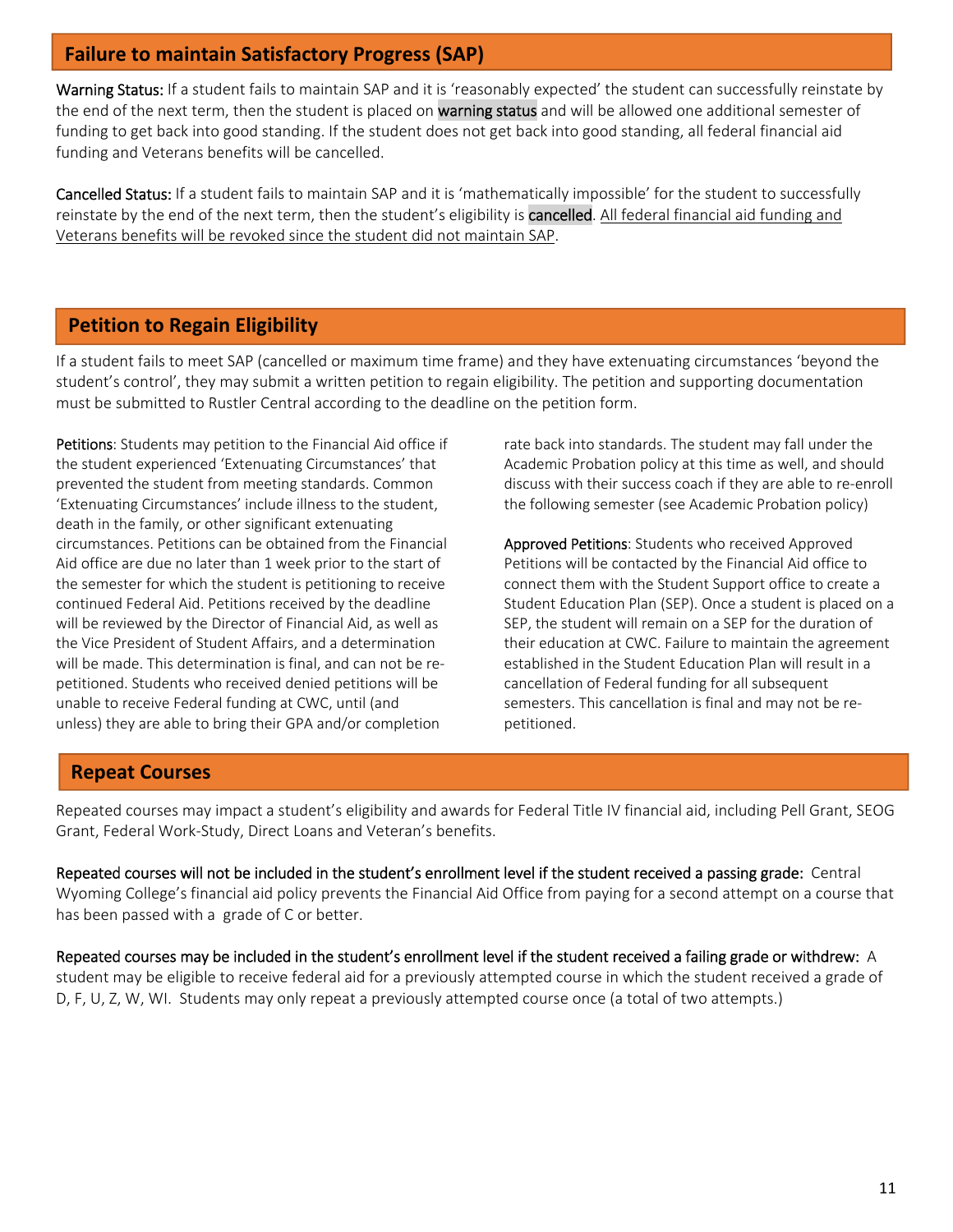# **Return of Title IV funds**

l

Students who are receiving Title IV aid assistance (Pell Grant, SEOG Grant and Direct Loans) and cease attending or officially withdraw from all classes at CWC during the semester, may be required to repay a portion of the federal aid they received.

During the first 60 percent of the semester, a student is entitled to retain a percentage of their grant or loan assistance directly proportional to the percentage of the semester completed by the student. If a student stops attending or officially withdraws from all classes during the semester, the financial aid office must calculate the percent of the term the student completed AND adjust the student's aid to match that same percentage.

The Return of Title IV funds calculation determines the percentage of "earned" and "unearned" federal aid.

This percentage is determined by dividing the number of days completed by the number of days in the payment period.

If less than 60 percent of charges were "earned," the formula determines the amount of aid which student is responsible to repay/returned to the federal programs.

If the student has completed more than 60 percent of the period, all funds have been "earned," and there is no return of federal funds; HOWEVER, dropping classes, can affect a student's federal aid eligibility for a future term. Please see the Financial Aid Office or the CWC Catalog for more additional information.

Additional information pertaining to Return of Title IV funds can be found in the 2021/2022 CWC Catalog at https://www.cwc.edu/schedules‐catalogs/

# **Calculating GPA**

The GPA is a representation of how a student performed in college, and essentially how much he or she learned. A good GPA is important when it comes to maintaining academic standing in college, getting scholarships or financial aid, transferring to another college, and getting a job.

Each course has an assigned credit value (i.e. 3 credits). When the course is completed by a student, a letter grade is issued which reflects the course result for the student. Each letter grade has a corresponding point value (A=4.0, B=3.0, C=2.0, D= 1.0, F = 0). Course grade points are a total of the assigned credit value multiplied by the letter grade point value. The GPA is calculated by taking the number of grade points a student earned in a given period of time divided by the total number of credits taken (attempted).

Example: ENGL‐1010 ‐ 3 credit course The student received an 'A' grade (4 point value) 3 (credits) X 4 (point value) = 12 course grade points. GPA = 12 course grade points divided by 3 credit course = 4.0

#### Semester example of grades:

| <b>TERM DEPT</b> |                 | <b>NO</b> | TITLE                            | GR         | ATT              | <b>EARN HRS</b>   | <b>PTS</b> | <b>GPA</b> |
|------------------|-----------------|-----------|----------------------------------|------------|------------------|-------------------|------------|------------|
|                  |                 |           | 2019FA ENGL 1020 English Comp II | А          |                  | $3.0$ $3.0$ $3.0$ | 12.0       |            |
|                  | FCSC            |           | 1140 Nutrition                   | А          | 2.0              | $2.0\quad 2.0$    | 8.0        |            |
|                  |                 |           | HLTK 1200 Medical Terminology    | А          |                  | 3.0 3.0 3.0       | 12.0       |            |
|                  | Z <sub>00</sub> |           | 2015 Human Anatomy               | B          |                  | 4.0 4.0 4.0 12.0  |            |            |
|                  |                 |           |                                  |            |                  |                   |            |            |
|                  |                 |           |                                  | <b>SEM</b> |                  | 12.0 12.0 12.0    | 44.0 3.67  |            |
|                  |                 |           |                                  | <b>CUM</b> |                  | 12.0 12.0 12.0    | 44.0 3.67  |            |
|                  |                 |           |                                  |            | HONOR ROLL: DEAN |                   |            |            |

A Cumulative Grade Point Average is a calculation of the average of all of a student's grades for all courses attempted and completed so far. A combination of courses for a term will be have a corresponding term GPA calculated, and all terms combined calculate the student's cumulative GPA.

Because the GPA is an average of all course points, the more courses you have, the harder it will be to reverse a GPA 'trend'. If you have good grades and receive one bad grade, it probably won't affect your GPA too significantly. However, if you have a number of poor grades, it may take more time than you realize to get your GPA back up to an acceptable level.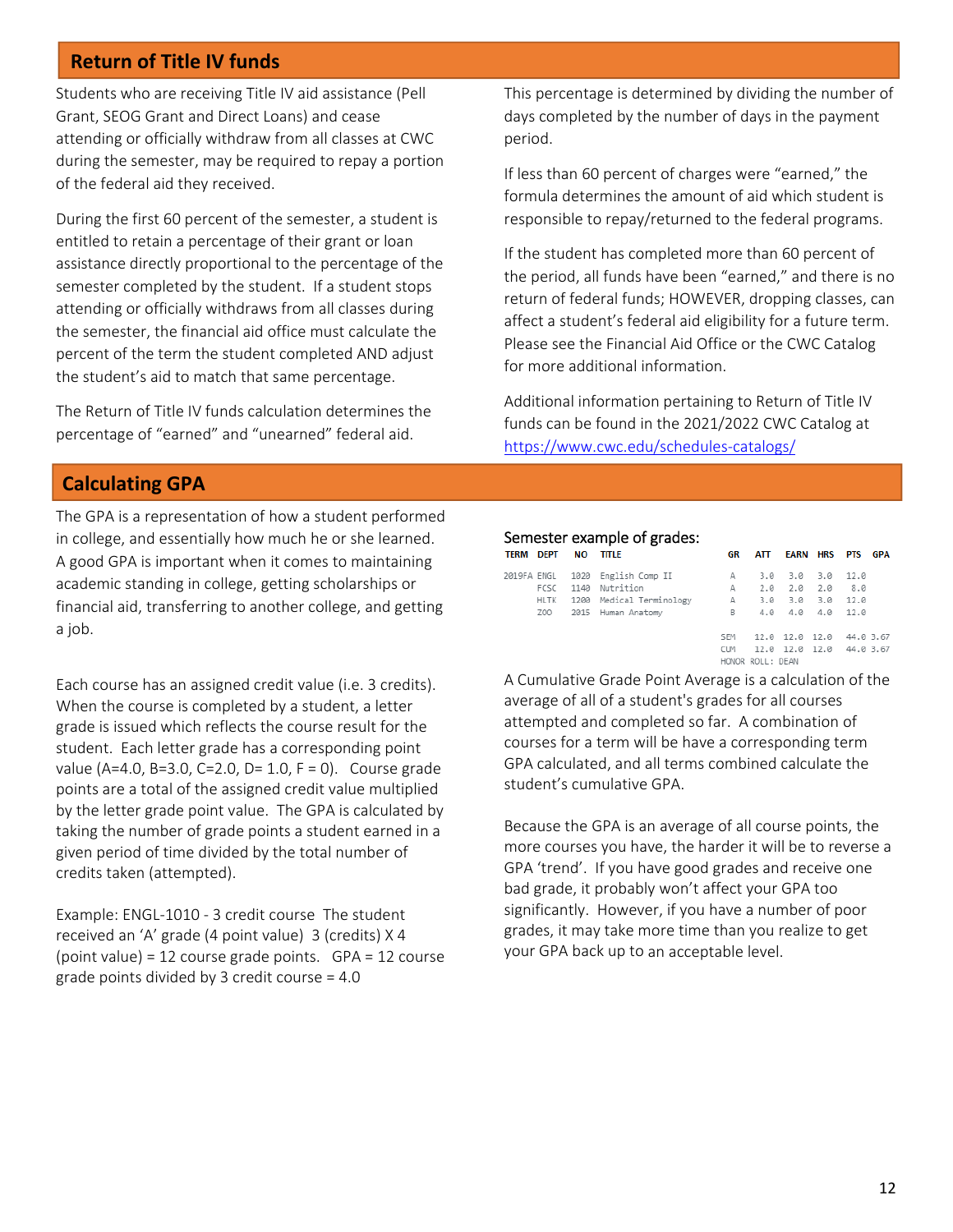### **Federal Work Study Program**

The Federal Work‐Study program is a federally subsidized financial aid program that offers part‐time jobs on campus for eligible undergraduate students. This program allows students to earn money to help pay educational expenses. Federal Work Study funding is awarded on a first‐come, first‐serve basis to students who have indicated on the FAFSA an interest in Federal Work Study employment.

Eligibility for this program requires students to demonstrate financial need, be enrolled at least half‐ time in an eligible program, complete all employment requirements and be meeting Satisfactory Academic Progress (SAP). Not all students with financial need are guaranteed to receive work‐study due to limited funding.

Although the majority of Work‐Study positions are located on‐campus, this program also offers a growing number of off‐campus, community service and reading tutor positions. Regardless of the location, the ultimate advantage of a Work‐Study position is that it affords students invaluable experience when preparing to enter the job market after graduation.

The length of a student's employment under FWS funding is based on the student's FWS award, pay rate and hours worked per week. Federal work study funding does not guarantee the student has a job or that they will actually earn the amount listed. Students are allowed to work up to 19 hours per week. NOTE: Students hired in more than one position may not work more than 19 hours total, per week, combined. Working hours are arranged with the supervisor around the student's class schedule. The current pay rate for work study students is \$8.75/hr for the first 450 hours and \$9.25 there after. Paychecks are directly deposited into student's bank account on the last working day of the month.

#### To complete an online student employment application

- 1. Go to www.cwc.edu scroll down to the very bottom of the home page and click on the link titled Jobs @ Central. (direct link: https://jobs.silkroad.com/CentralWyomingCollege/Careers/)
- 2. This will direct you to an HR page of current employment listings. On the left hand side of the page you will see "Student Employment (Fall or Spring) Semester (Pool). Click the link.
- 3. The next page displays the general job summary for student campus employment (you will receive a complete summary of the position when hired) read through the general position details. At the bottom of this page you will see a box with the word Apply.
- 4. On the next page read the statement and click on "Accept".
- 5. The next step displays a page to enter your information. Below these fields you must upload your resume and cover letter (file type must be doc.htm, html, odt, df, rtf or text)
- 6. Once you have completed these steps, click the NEXT button. Answer the Work Authorization Status statement then click NEXT. Answer the questions on the next page "Equal Employment Opportunity." When this is complete click SUBMIT. Once submitted you will get a confirmation page "Thank you for Applying."
- 7. Job applications/resumes are reviewed by area supervisors in need of student workers. Supervisors will contact you to set up an interview.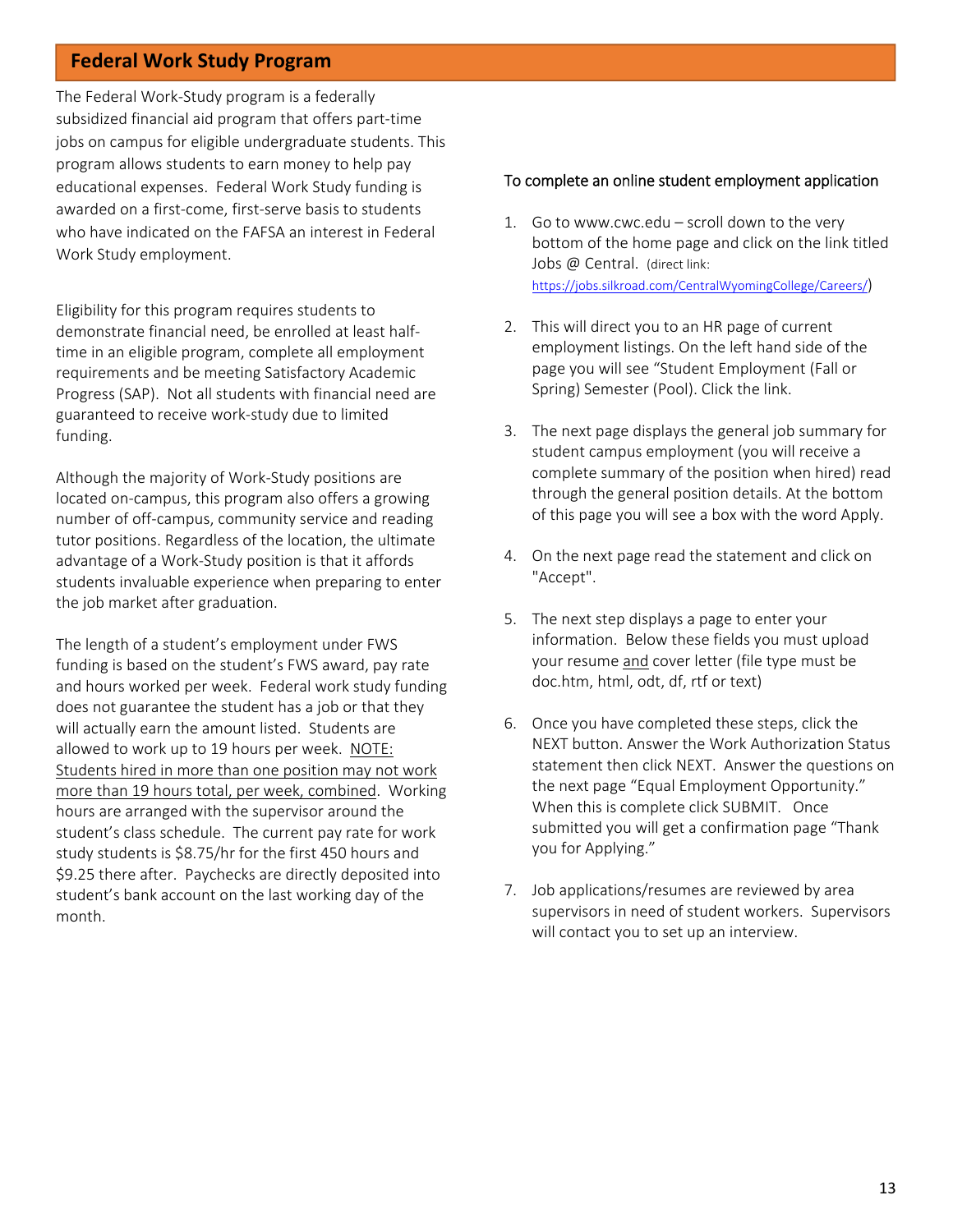### **Academic Evaluation**

An Academic Evaluation (also referred to a degree or program evaluation) shows the student an illustration of all of the requirements for his/her chosen program of study. It displays which course requirements have been met, the courses in which the student is currently enrolled, the courses the students is registered for in the next term, and which course requirements are outstanding. Each degree or certificate has specific course requirements, which must be met for graduation. These may include General Education requirements, Program requirements, Program Electives, and General Electives, depending upon the program of study. Available programs are listed in the CWC Catalog (www.cwc.edu/schedules‐catalogs/)



NOTE: You can view your current academic evaluation by logging into MyCentral, select the Rustler Central icon (graduation cap), choose Student Planning from the menu. In the student planning module click on "My Progress" from the drop down menu. This

tool provides an overview of completed courses and required courses left to complete your degree. The feature also allows you to load a sample course plan to see where you would stand if you were to change your major.

The evaluation will show CWC courses as well as those courses the student has transferred to his or her student record. All courses must be college‐level courses as indicated by a number of 1000 or above. Associate degrees generally require successful completion of 60 credits in a prescribed curriculum. Credit completion is slightly higher for the Associate Degree in Nursing. As well for a Bachelor of Applied Science degree which requires successful completion of 120 credits in a prescribed curriculum. A grade of "F" or "U" does not constitute successful completion of a class. A grade of "D" in CWC classes is considered successful completion only for general elective courses.

Only grades of a 2.0 'C' or above may be used to fulfill General Education requirements, Program requirements, and Program Electives. A 'D' grade may be used to fulfill a General Elective requirement. Additionally, a GPA of 2.0 or above is required for graduation.

#### TRANSFER CREDIT

Transfer credit includes college courses accepted from other regionally accredited colleges or universities, including all Wyoming community colleges and the University of Wyoming. The Registrar will complete an evaluation of each official transcript received from a regionally accredited institution of higher education for students who have been admitted to the college. All transferred courses will be identified on the student's Academic Evaluation with a 'TE' designation. The granting of transfer credit does not automatically imply acceptance of those credits to specific degrees since requirements vary from program to program. Those courses which were transferred, but do not fulfill a program requirement, will be identified under the 'Other Courses:' category at the bottom of the Academic Evaluation. Students are limited to earning a maximum of 75% of the credits in their declared program through Credit for Prior Learning and Transfer credits. In addition to specific program requirements, a minimum of 25% of all certificates and degrees must be earned through Central Wyoming College. It is strongly recommended that the student follow up with his or her academic advisor with any questions or concerns regarding the academic evaluation and the status of the student's program.

Each course on a student's transcript will be evaluated with regard to the course description, content, and credit hours. For all students pursuing an Associate degree or Certificate, Central Wyoming College will evaluate for transfer credit freshman and sophomore college‐level courses completed with a "C" or better at regionally accredited institutions of higher education and may consider, on an individual basis, college‐level studies from institutions that are not regionally accredited. For all students pursuing a Bachelor of Applied Science degree, Central Wyoming College will evaluate for transfer credit freshman, sophomore, junior and senior college‐level courses completed with a "C" or better at regionally accredited institutions of higher education and may consider, on an individual basis, college‐level studies from institutions that are not regionally accredited. Special Topics and Credit by Exam courses will be considered on a case by case basis, and will be evaluated in the same manner as other coursework. Additionally, developmental or remedial (pre‐college level) courses may be transferred if they are needed to fulfill a prerequisite requirement. If the evaluator is unable to locate an adequate description for a course, the student may be required to provide a course description and/or syllabus in order to properly evaluate the course

For more specific information regarding transcript evaluations and transfer of credit from another institution, please contact the Students Records Office in Rustler Central.